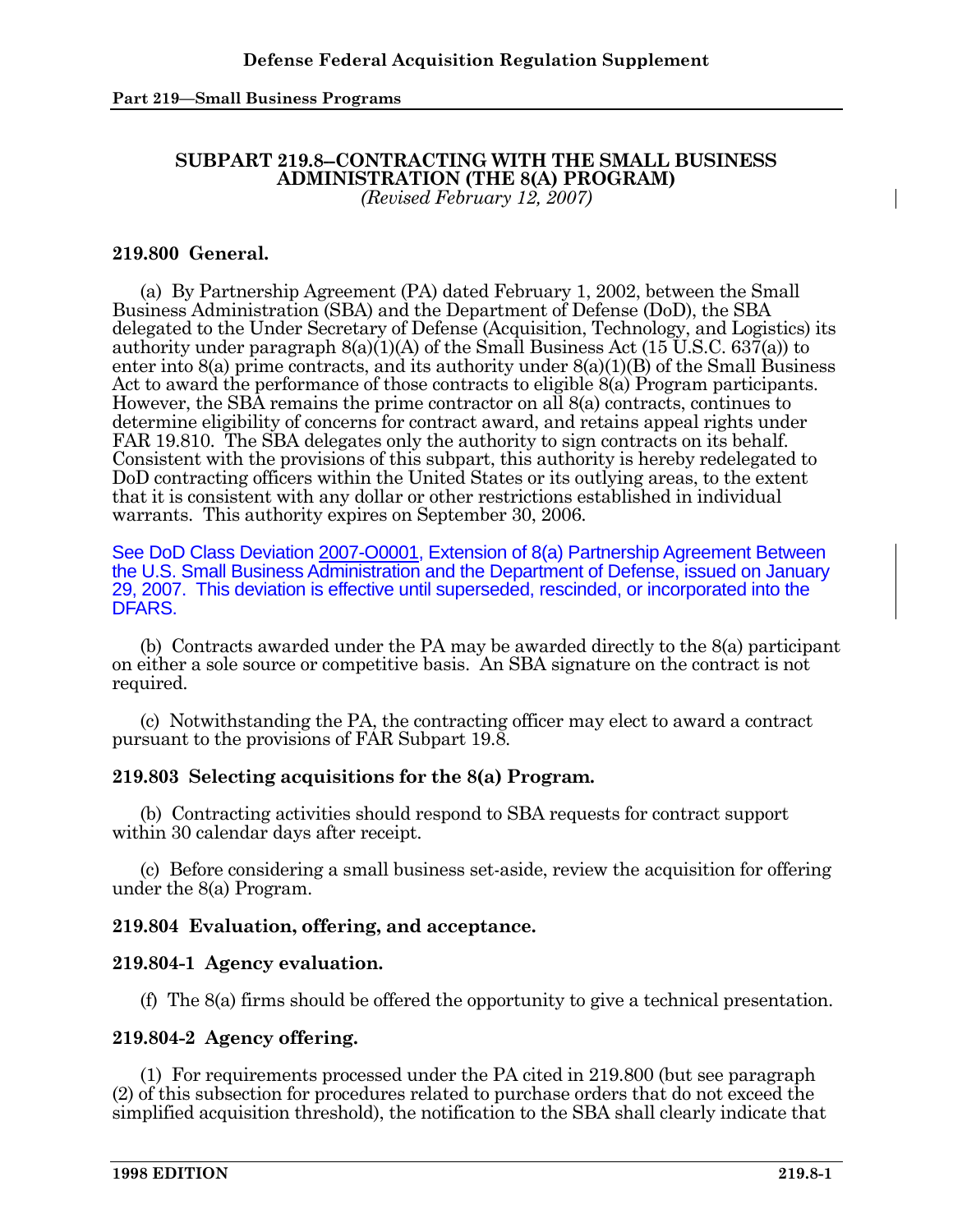the requirement is being processed under the PA. All notifications should be submitted in writing, using facsimile or electronic mail, when possible, and shall specify that—

 (i) Under the PA, an SBA acceptance or rejection of the offering is required within 5 working days of receipt of the offering; and

 (ii)(A) For sole source requirements, an SBA acceptance shall include a size verification and a determination of the 8(a) firm's program eligibility, and, upon acceptance, the contracting officer will solicit a proposal, conduct negotiations, and make award directly to the 8(a) firm; or

 (B) For competitive requirements, upon acceptance, the contracting officer will solicit offers, conduct source selection, and, upon receipt of an eligibility verification, award a contract directly to the selected 8(a) firm.

 (2) Under the PA cited in 219.800, no separate agency offering or SBA acceptance is needed for requirements that are issued under purchase orders that do not exceed the simplified acquisition threshold. After an 8(a) contractor has been identified, the contracting officer shall establish the prices, terms, and conditions with the 8(a) contractor and shall prepare a purchase order consistent with the procedures in Part 213 and FAR Part 13, including the applicable clauses required by this subpart. No later than the day that the purchase order is provided to the 8(a) contractor, the contracting officer shall provide to the cognizant SBA Business Opportunity Specialist, using facsimile, electronic mail, or any other means acceptable to the SBA district office—

(i) A copy of the signed purchase order; and

 (ii) A notice stating that the purchase order is being processed under the PA. The notice also shall indicate that the 8(a) contractor will be deemed eligible for award and will automatically begin work under the purchase order unless, within 2 working days after SBA's receipt of the purchase order, the 8(a) contractor and the contracting officer are notified that the 8(a) contractor is ineligible for award.

 (3) The notification to SBA shall identify any joint venture proposed for performance of the contract. SBA shall approve a joint venture before award of an 8(a) contract involving the joint venture.

 (4) For competitive requirements for construction to be performed overseas, submit the notification to SBA Headquarters.

#### **219.804-3 SBA acceptance.**

For requirements processed under the PA cited in 219.800, SBA's acceptance is required within 5 working days (but see 219.804-2(2) for purchase orders that do not exceed the simplified acquisition threshold).

## **219.805 Competitive 8(a).**

**219.805-1 General.**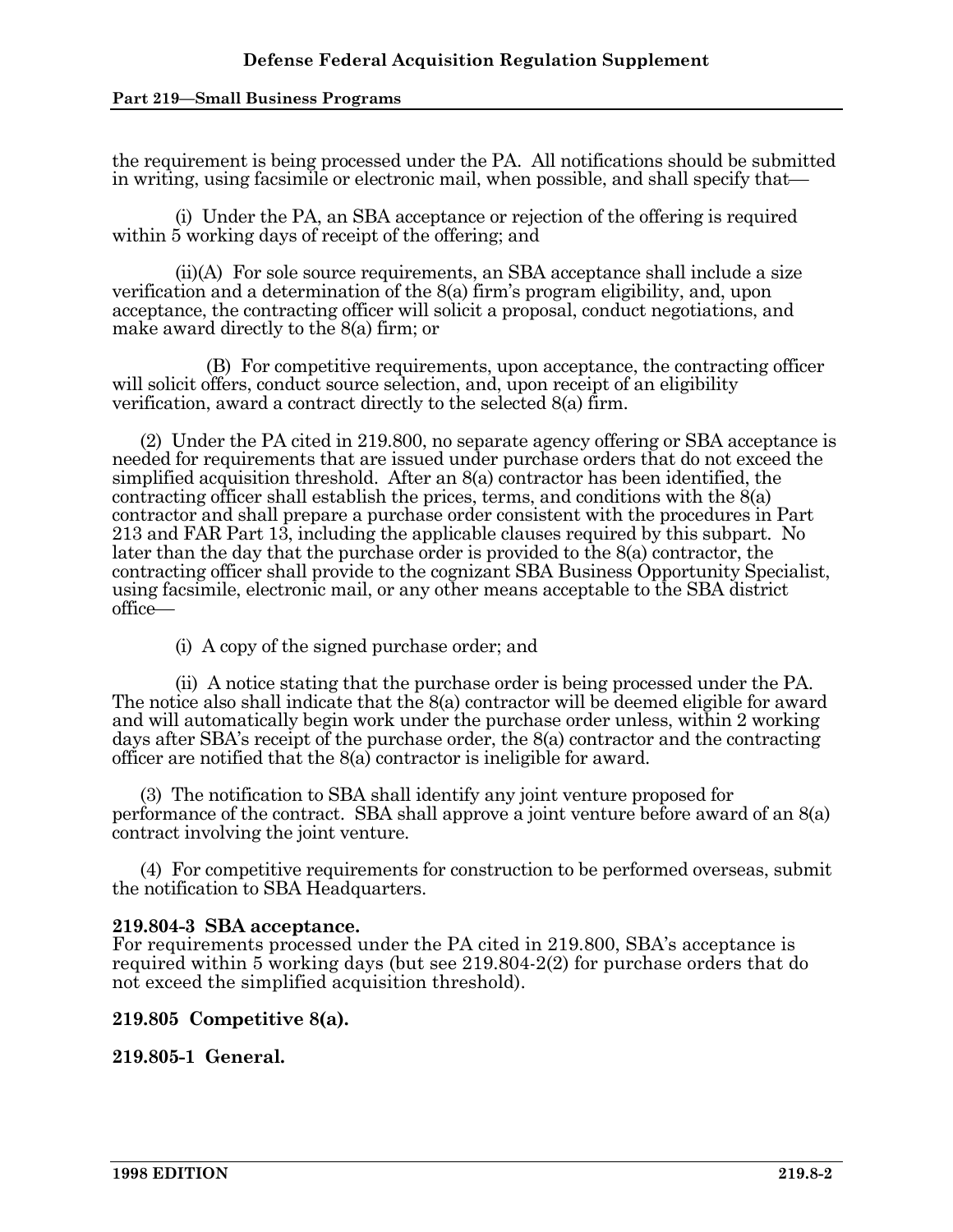$(b)(2)(A)$  For acquisitions that exceed the competitive threshold, the SBA also may accept the requirement for a sole source 8(a) award on behalf of a small business concern owned by a Native Hawaiian Organization (Section 8020 of Pub. L. 109-148).

 (B) "Native Hawaiian Organization," as used in this subsection and as defined by 15 U.S.C. 637(a)(15) and 13 CFR 124.3, means any community service organization serving Native Hawaiians in the State of Hawaii—

*(1)* That is a not-for-profit organization chartered by the State of Hawaii;

*(2)* That is controlled by Native Hawaiians; and

 *(3)* Whose business activities will principally benefit such Native Hawaiians.

## **219.805-2 Procedures.**

(c) For requirements processed under the PA cited in 219.800—

 (i) For sealed bid and negotiated acquisitions, the SBA will determine the eligibility of the firms and will advise the contracting officer within 2 working days after its receipt of a request for an eligibility determination; and

 (ii) For negotiated acquisitions, the contracting officer may submit a request for an eligibility determination on all firms in the competitive range if discussions are to be conducted, or on all firms with a realistic chance of award if no discussions are to be conducted.

## **219.806 Pricing the 8(a) contract.**

For requirements processed under the PA cited in 219.800—

 (1) The contracting officer shall obtain cost or pricing data from the 8(a) contractor, if required by FAR Subpart 15.4; and

 (2) SBA concurrence in the negotiated price is not required. However, except for purchase orders not exceeding the simplified acquisition threshold, the contracting officer shall notify the SBA prior to withdrawing a requirement from the 8(a) Program due to failure to agree on price or other terms and conditions.

## **219.808 Contract negotiations.**

#### **219.808-1 Sole source.**

For requirements processed under the PA cited in 219.800—

 (1) The agency may negotiate directly with the 8(a) contractor. The contracting officer is responsible for initiating negotiations;

 (2) The 8(a) contractor is responsible for negotiating within the time established by the contracting officer;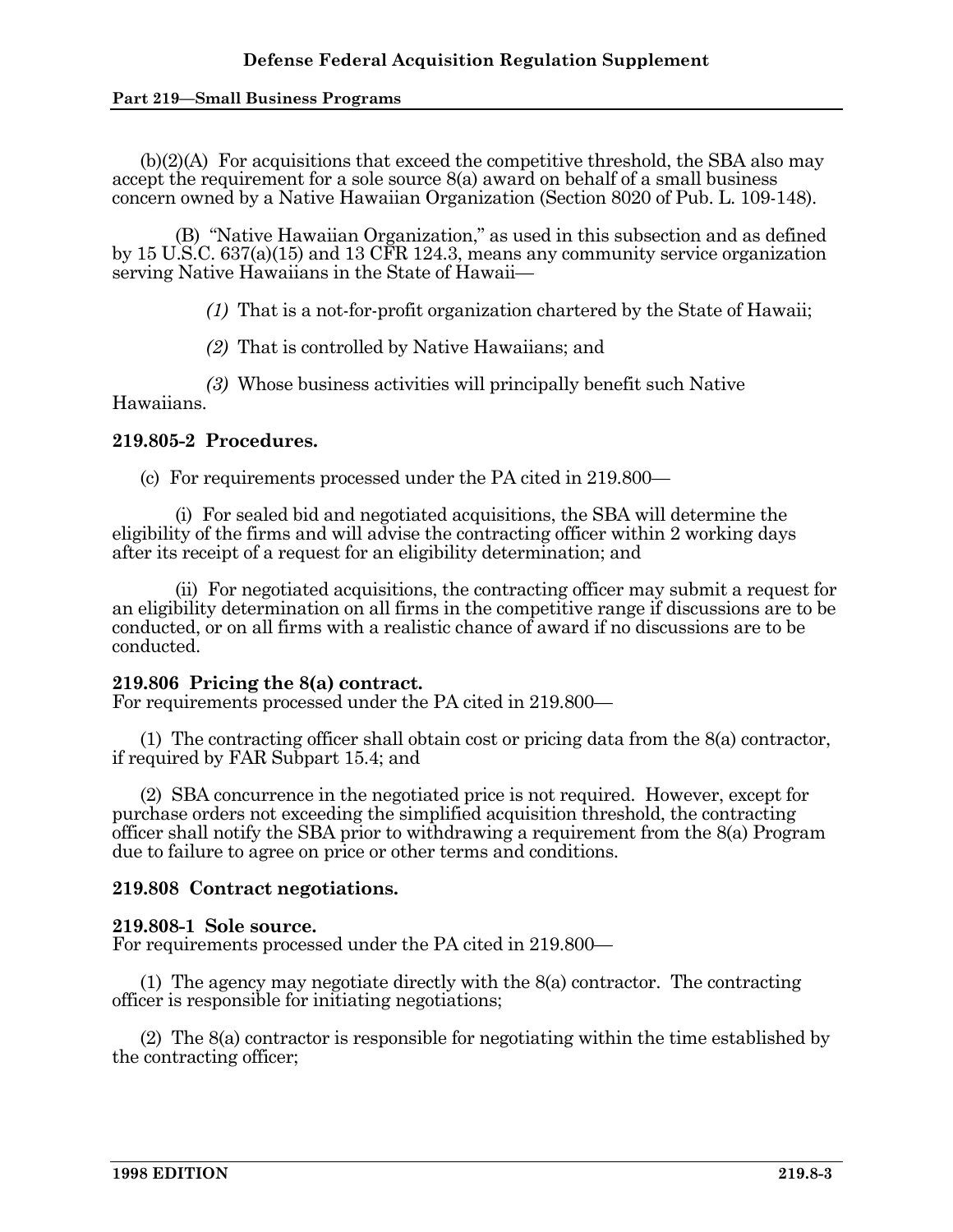(3) If the 8(a) contractor does not negotiate within the established time and the agency cannot allow additional time, the contracting officer may, after notifying the SBA, proceed with the acquisition from other sources;

(4) If requested by the 8(a) contractor, the SBA may participate in negotiations; and

(5) SBA approval of the contract is not required.

## **219.811 Preparing the contracts.**

#### **219.811-1 Sole source.**

 (a) Awards under the PA cited in 219.800 may be made directly to the 8(a) contractor and, except as provided in paragraph (b) of this subsection and in 219.811-3, award documents shall be prepared in accordance with procedures established for non-8(a) contracts, using any otherwise authorized award forms. The "Issued by" block shall identify the awarding DoD contracting office. The contractor's name and address shall be that of the 8(a) participant.

 (b) Use the following alternative procedures for direct awards made under the PA cited in 219.800:

(i) Cite 10 U.S.C. 2304(c)(5) as the authority for use of other than full and open competition;

(ii) Include the clause at  $252.219-7009$ , which allows for direct award to the  $8(a)$ contractor, and identify the cognizant SBA district office for the 8(a) contractor;

(iii) No SBA contract number is required; and

(iv) Do not require an SBA signature on the award document.

#### **219.811-2 Competitive.**

Awards made under the PA cited in 219.800 shall be prepared in accordance with 219.811-1.

## **219.811-3 Contract clauses.**

 (1) Use the clause at 252.219-7009, Section 8(a) Direct Award, instead of the clauses at FAR 52.219-11, Special 8(a) Contract Conditions, FAR 52.219-12, Special 8(a) Subcontract Conditions, and FAR 52.219-17, Section 8(a) Award, in solicitations and contracts processed in accordance with the PA cited in 219.800.

 (2) Use the clause at FAR 52.219-18, Notification of Competition Limited to Eligible 8(a) Concerns, with 252.219-7010, Alternate A, in solicitations and contracts processed in accordance with the PA cited in 219.800.

 (3) Use the clause at 252.219-7011, Notification to Delay Performance, in solicitations and purchase orders issued in accordance with 219.804-2(2).

## **219.812 Contract administration.**